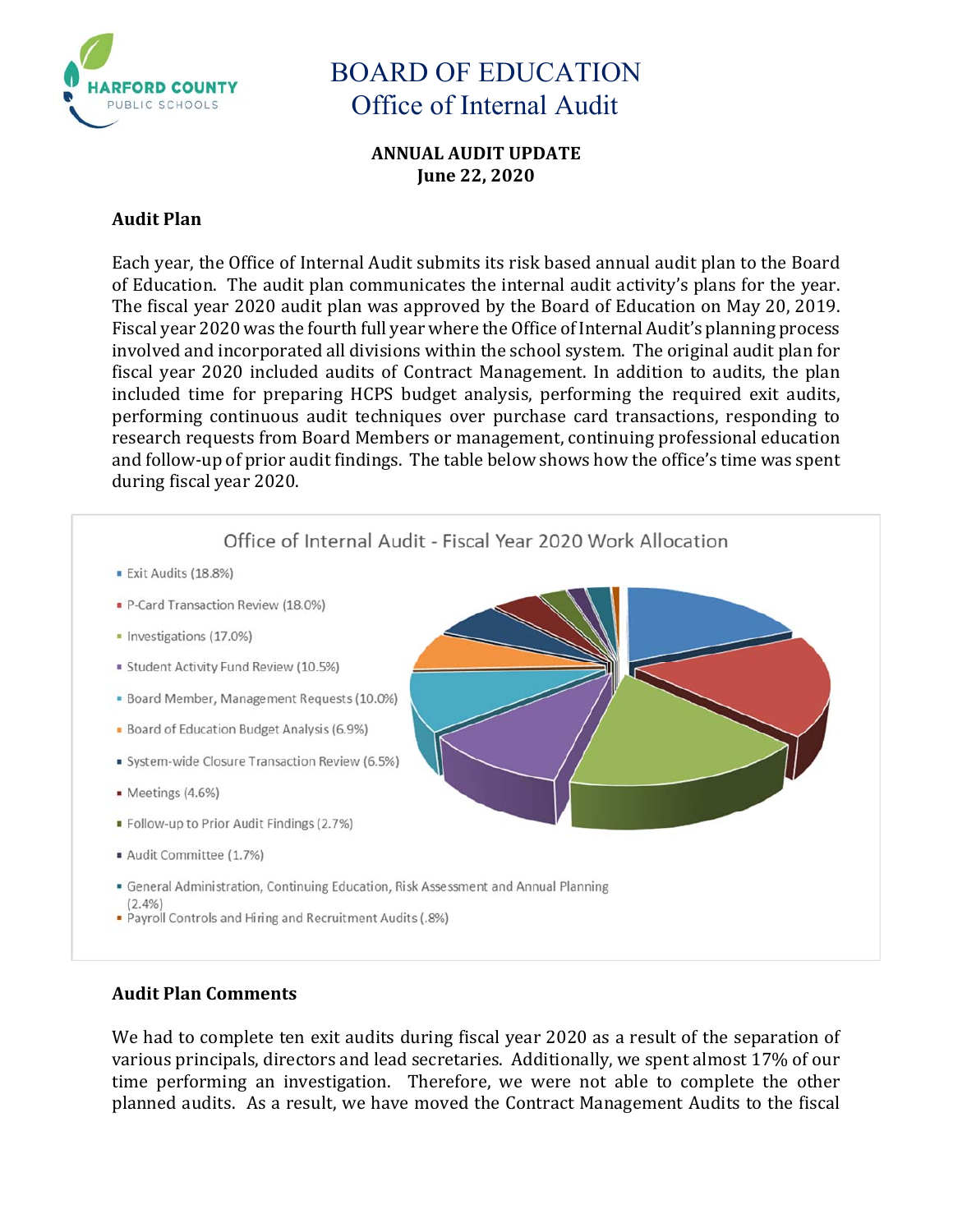

### **ANNUAL AUDIT UPDATE June 22, 2020**

year 2021. Depending on when schools reopen, the remaining fiscal year 2018, 2019 and 2020 Audit Plan should proceed on schedule as noted below.

The table below depicts audits from the Fiscal Year 2018 and Fiscal Year 2019 Audit Plan that were or will be completed during Fiscal Year 2020 and Fiscal Year 2021.

| Project                                          | <b>Status</b> | <b>Date Completed</b> | <b>Objectives and Results</b>                                                                                                                                                     |
|--------------------------------------------------|---------------|-----------------------|-----------------------------------------------------------------------------------------------------------------------------------------------------------------------------------|
| 2018 Payroll<br>Controls                         | In Progress   | September 2020        | Confirm that controls are sufficient<br>and effective to ensure that payroll<br>calculations, time entry, leave<br>balances, benefit deductions and<br>leave payouts are correct. |
|                                                  |               |                       |                                                                                                                                                                                   |
| 2018 Accounts<br>Payable Controls                | In Progress   | September 2020        | Determine if all applicable guidelines<br>were followed for HCPS purchases.                                                                                                       |
| <b>School Activity</b><br><b>Fund Audits</b>     | Draft Report  | <b>June 2020</b>      | Perform various audit techniques to<br>ensure compliance with the policies<br>and procedures.                                                                                     |
| <b>Procurement Card</b><br>Transaction<br>Review | Complete      | <b>March 2020</b>     | Perform continuous audits of<br>procurement card transactions for<br>FY2019.                                                                                                      |
|                                                  |               |                       | JP Morgan will allow us to<br>automate our review of the p-card<br>transactions and logs.                                                                                         |
|                                                  |               |                       | There were 5 recommendations resulting<br>from this audit.                                                                                                                        |
| Follow-up to Prior<br><b>Audit Findings</b>      | Complete      | December 2019         | Review of the remediation status of<br>prior audit findings and preparation<br>of a summary report for the Board of<br>Education.                                                 |
|                                                  |               |                       | Management has implemented<br>corrective action for 42 of the 105<br>findings.                                                                                                    |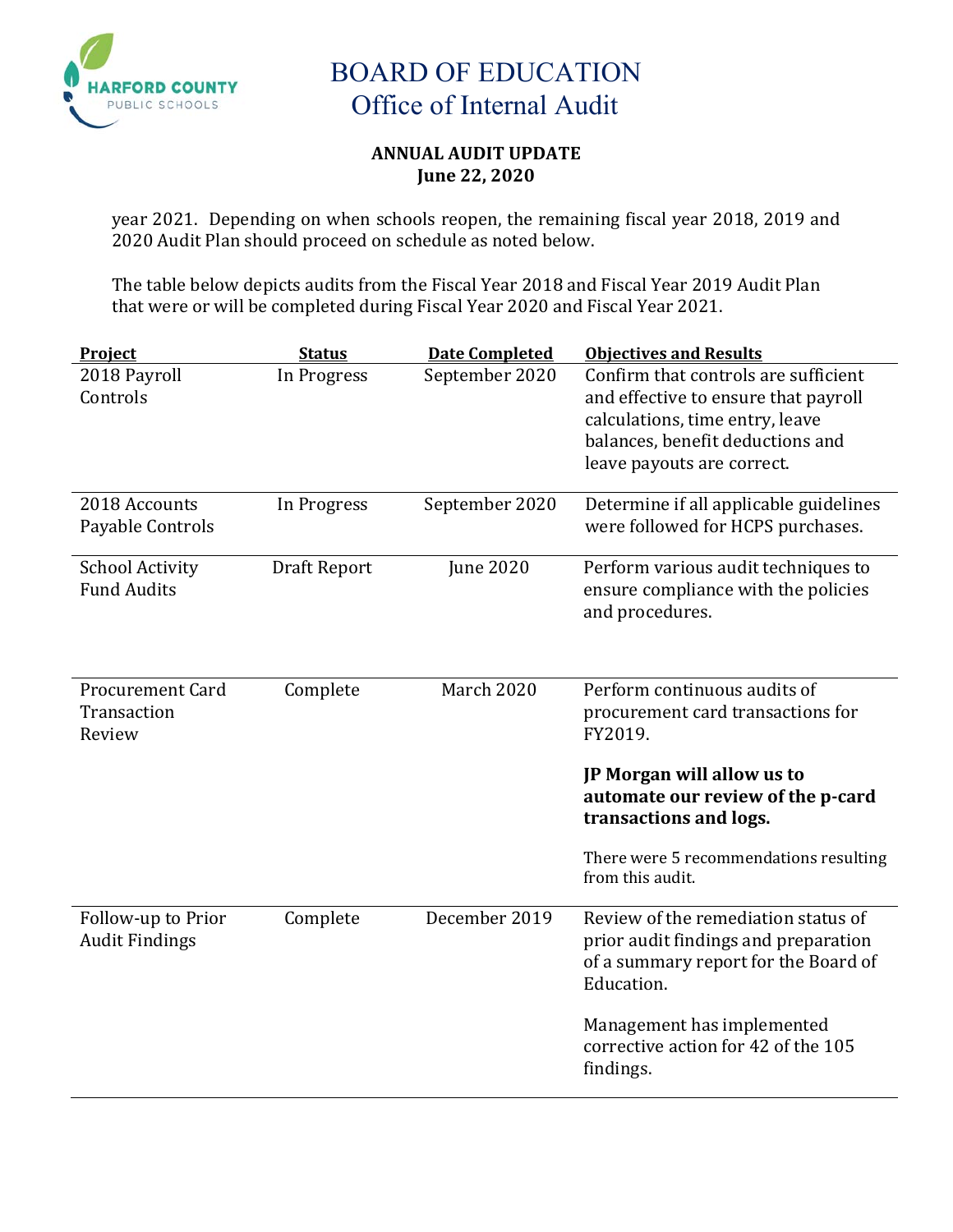

### **ANNUAL AUDIT UPDATE June 22, 2020**

| <b>Project</b>                                                | <b>Status</b> | <b>Date Completed</b> | <b>Objectives and Results</b>                                                                                                                                                                                                                                                               |
|---------------------------------------------------------------|---------------|-----------------------|---------------------------------------------------------------------------------------------------------------------------------------------------------------------------------------------------------------------------------------------------------------------------------------------|
| 2019 Financial<br><b>Statement Audits</b><br>for FY2018       | Complete      | October 2018          | General coordination related to<br>ensuring that required Financial<br>Statement Audits are completed.<br>Includes OMB A-133 Single Audit and<br>Other Required Reports.                                                                                                                    |
| 2019 Recruitment<br>and Hiring<br>Practices                   | In Planning   | September 2020        | Determine if controls are adequate to<br>ensure that recruitments were<br>performed in accordance with the<br>Board Policies and Procedures.<br>Additionally, ensure job descriptions<br>and classifications are consistent<br>throughout the system.                                       |
| 2019 Peer Review<br>of the Office of<br><b>Internal Audit</b> | Complete      | August 2019           | <b>IIA Professional Standards and GAO</b><br>Yellow Book standards require an<br>evaluation of the Office's compliance<br>with those standards. Standards<br>required an external peer review to<br>be completed every three years.<br>Our first peer review was completed<br>in July 2019. |

The table below depicts the status of each audit that was on the Fiscal Year 2020 Audit Plan.

### **FY2020 AUDIT PLAN**

The FY2020 Audit plan was approved by the Board of Education on 5/20/2019.

| <b>School Activity</b><br><b>Fund Audits</b> | In Progress | August 2020 | Perform various audit techniques to<br>ensure compliance with the policies<br>and procedures. |
|----------------------------------------------|-------------|-------------|-----------------------------------------------------------------------------------------------|
| <b>HCPS Budget</b><br>Analysis               | Complete    | April 2020  | Perform an analysis of the FY2019<br>Superintendent's HCPS budget.                            |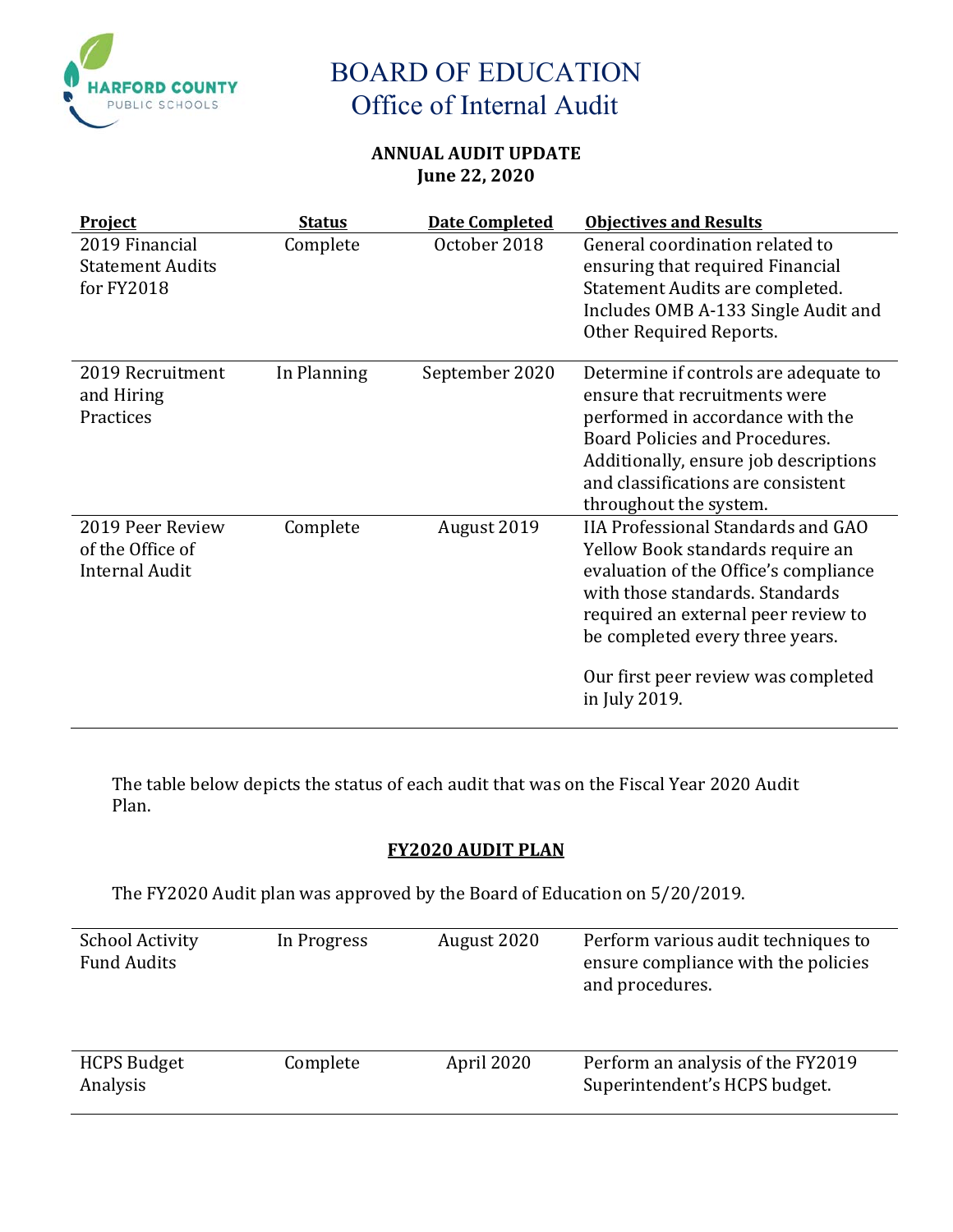

### **ANNUAL AUDIT UPDATE June 22, 2020**

| <b>Procurement Card</b><br>Transaction<br>Review                                                  | In Progress -<br>Continuous | October 2020 | Perform continuous audits of<br>procurement card transactions for<br>FY2020.                                                                                             |
|---------------------------------------------------------------------------------------------------|-----------------------------|--------------|--------------------------------------------------------------------------------------------------------------------------------------------------------------------------|
| Follow-up to Prior<br><b>Audit Findings</b>                                                       | <b>Not Started</b>          | August 2020  | Review of the remediation status of<br>prior audit findings and preparation<br>of a summary report for the Board of<br>Education.                                        |
| 2020 Financial<br><b>Statement Audits</b><br>for FY2019                                           | Complete                    | October 2019 | General coordination related to<br>ensuring that required Financial<br>Statement Audits are completed.<br>Includes OMB A-133 Single Audit and<br>Other Required Reports. |
| 2020 Contract<br>Management-<br>Commodities and<br><b>General Services</b>                        | <b>MOVED TO 2021</b>        | March 2021   | Determine if contracts are being<br>appropriately monitored to ensure<br>compliance with HCPS policies and<br>contract terms.                                            |
| 2020 Contract<br>Management-<br>Legal and<br>Professional<br><b>Services Contract</b><br>Controls | <b>MOVED TO 2021</b>        | May 2021     | Determine if contracts are being<br>appropriately monitored to ensure<br>compliance with HCPS policies and<br>contract terms.                                            |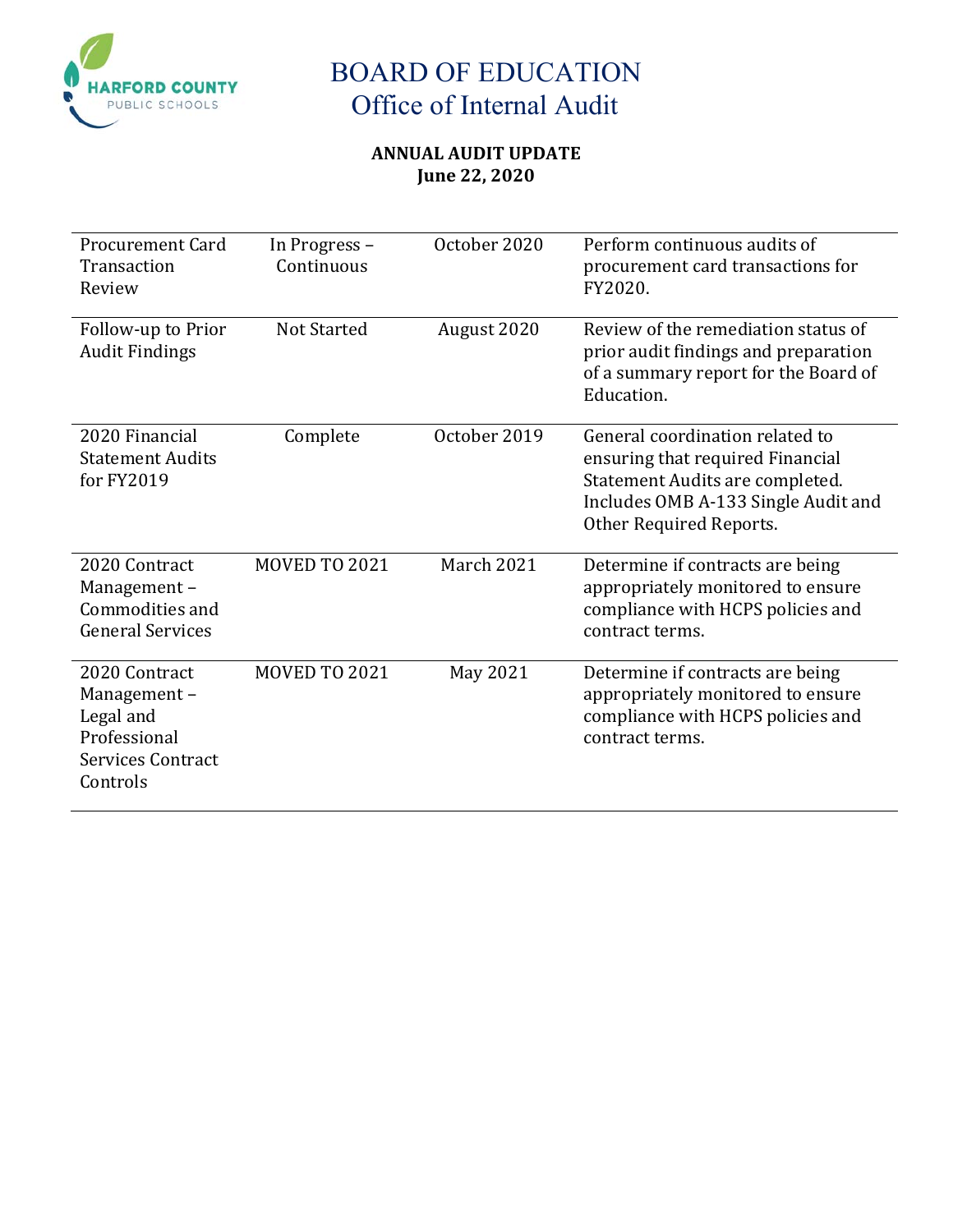

### **ANNUAL AUDIT UPDATE June 22, 2020**

| 2020 Exit Audits -<br>Principals, Lead<br>Secretaries and<br>Department Heads | Complete<br><b>Executive Director</b><br>of Middle/High<br><b>School Instruction</b><br>and Performance<br>Director of Special<br>Education<br>Churchville ES-<br><b>Lead Secretary</b><br>Fallston MS - Lead<br>Secretary<br>Havre de Grace HS<br>- Lead Secretary<br>Magnolia ES-<br>Principal<br>North Bend ES-<br>Principal<br>Youth's Benefit ES<br>- Lead Secretary<br><b>Draft Report</b><br><b>Issued</b><br>Joppatowne High<br>School<br><b>In Progress</b><br>Bakerfield<br><b>Elementary School</b> | November 2019 | As required in the Charter, upon<br>resignation or removal of a principal or<br>custodian of student activity funds (lead<br>secretary), the Internal Auditor shall<br>cause an audit and investigation to be<br>made of any accounts maintained by that<br>individual.<br>There were 24 findings resulting from<br>these 7 audits. |
|-------------------------------------------------------------------------------|----------------------------------------------------------------------------------------------------------------------------------------------------------------------------------------------------------------------------------------------------------------------------------------------------------------------------------------------------------------------------------------------------------------------------------------------------------------------------------------------------------------|---------------|-------------------------------------------------------------------------------------------------------------------------------------------------------------------------------------------------------------------------------------------------------------------------------------------------------------------------------------|
|                                                                               |                                                                                                                                                                                                                                                                                                                                                                                                                                                                                                                |               |                                                                                                                                                                                                                                                                                                                                     |

### **Audit Committee**

The Committee last met on May 20, 2020. The next meeting will be held Wednesday, September 23, 2020 at 4:30pm in the Board Executive Conference Room.